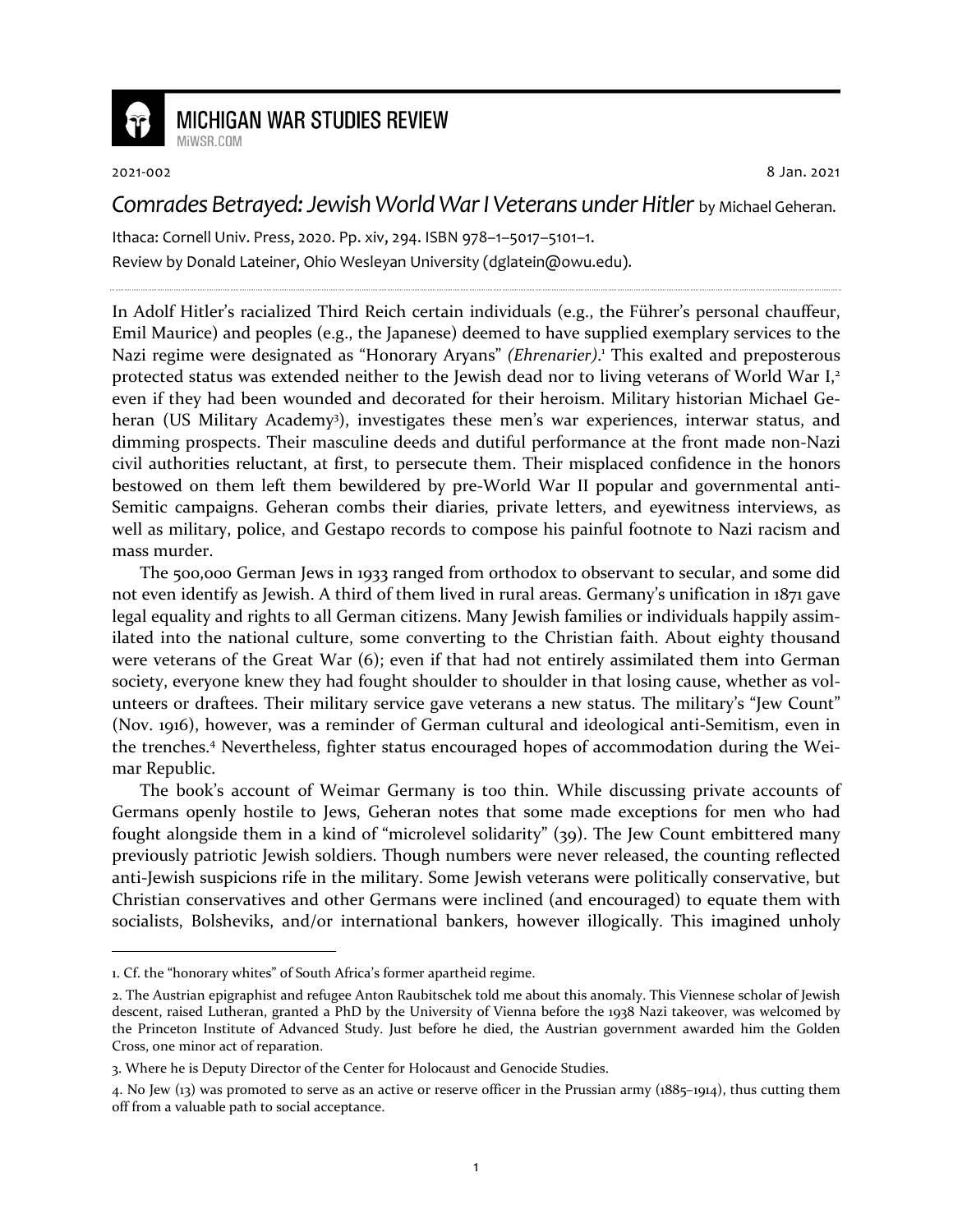conspiracy fed German myths about why the war had been lost. Nor did 70,000 Jewish refugees escaping Poland and Russia endear the German Jews to any German party. And, too, the growing Zionist movement aggravated racist anxieties. Though he never excuses growing popular anti-Semitism, Geheran does overemphasize displays of trench-friendships of Germans and German Jews at annual memorial services, parades, and beer parties (59). His evidence reveals the fertile prewar material that the NSDAP (Nazi party) cultivated in the Reich.

Nazi party ideology and later state policy (30 Jan. 1933 onward) contradicted older discourses about shared military sacrifices by Jewish survivors from the front. Jewish assurances of German nationalism, voices of German patriotism and military service, and even conversion to Christianity were twisted by Nazi propagandists into efforts to mimic the language and culture of "true" Germans. Jewish merchants sometimes wore their old uniforms to oppose troopers promoting the boycott (Apr. 1933) outside their stores (see dust jacket). Loyal "protest customers" pushed past the party faithful to show solidarity with comrades (65–67). Jews wrote letters to newspapers about Nazi abuses, while that was still possible. Conservative Marshal Paul von Hindenburg admonished the NSDAP for its brutal treatment of Jewish ex-servicemen (but not of other Jews) and won them exemptions from the April civil service laws ejecting all Jews from government positions. Hitler capitulated more than once, to the dismay of more ideologically race-hating fanatics (70). Courts enforced these veterans' rights. The Wehrmacht frustrated the Gestapo by its "insufficient understanding of the Jewish Question." But, after Hindenburg died (2 Aug. 1934), Jewish veterans inadvertently (96) reinforced Nazi-fomented stereotypes of Jewish unmanliness by distancing themselves from Jews who had not fought in the war. Being a recognized frontline German patriot was central to their identity (208).

The regime's 1935 Nuremberg and Military Service laws stripped Jews of citizen rights and eligibility for military service. Only the Wehrmacht had been able to deter the marginalization and demonization of the Jews, including veterans (205). The Kristallnacht pogrom (9/10 Nov. 1938) demolished any remaining sense of security for either Jews in general or assimilated Jewish veterans. Until then, these veterans could proudly wear their Iron Crosses and believe themselves immune to openly proclaimed Nazi racial "purification" measures. Some veterans were arrested, but released on Herman Göring's order after a public backlash (2). Geheran disputes the prevailing view that Jewish veterans suffered social death as early as 1933. Jews, now defined as anyone the National Socialist Reich identified, persecuted, and murdered as such, soon lost professional status along with their homes and businesses. After Kristallnacht, Jewish veterans were rounded up and assaulted like other Jews. Hitler's criminal regime then sent them to be worked to death, experimented on, and simply murdered at Dachau, Buchenwald, and Sachsenhausen.

Geheran quotes government officials who sympathized with Jewish war veterans, yet espoused anti-Semitic propaganda and policies. Even baptized Jews suffered from racialized beliefs and their murderous consequences.<sup>5</sup> Jews were forced to adopt Jewish-sounding first names and forbidden to use the obsequious "Heil Hitler" salutation in government correspondence! (118). Even the military decorations Jewish veterans wore to signal their special status did not for long spare them humiliation, as thugs publicly ripped their medals from their jackets (121). Affirming their German identity was their final act of resistance.

Eventually, no one defended any Jews. Coping strategies based on old military connections became futile. Jewish hopes of outlasting Hitler and his crony government proved unrealistic. The pace of imprisonment, deportation, and mass murder accelerated as German fantasies of victory evapo-

<sup>5.</sup> Geheran cites scholar Omer Bartov: "numerous assimilated and converted Jews were forced ... to regain the Jewish identity they had relinquished, often just before being murdered for what they believed they no longer were" (195).